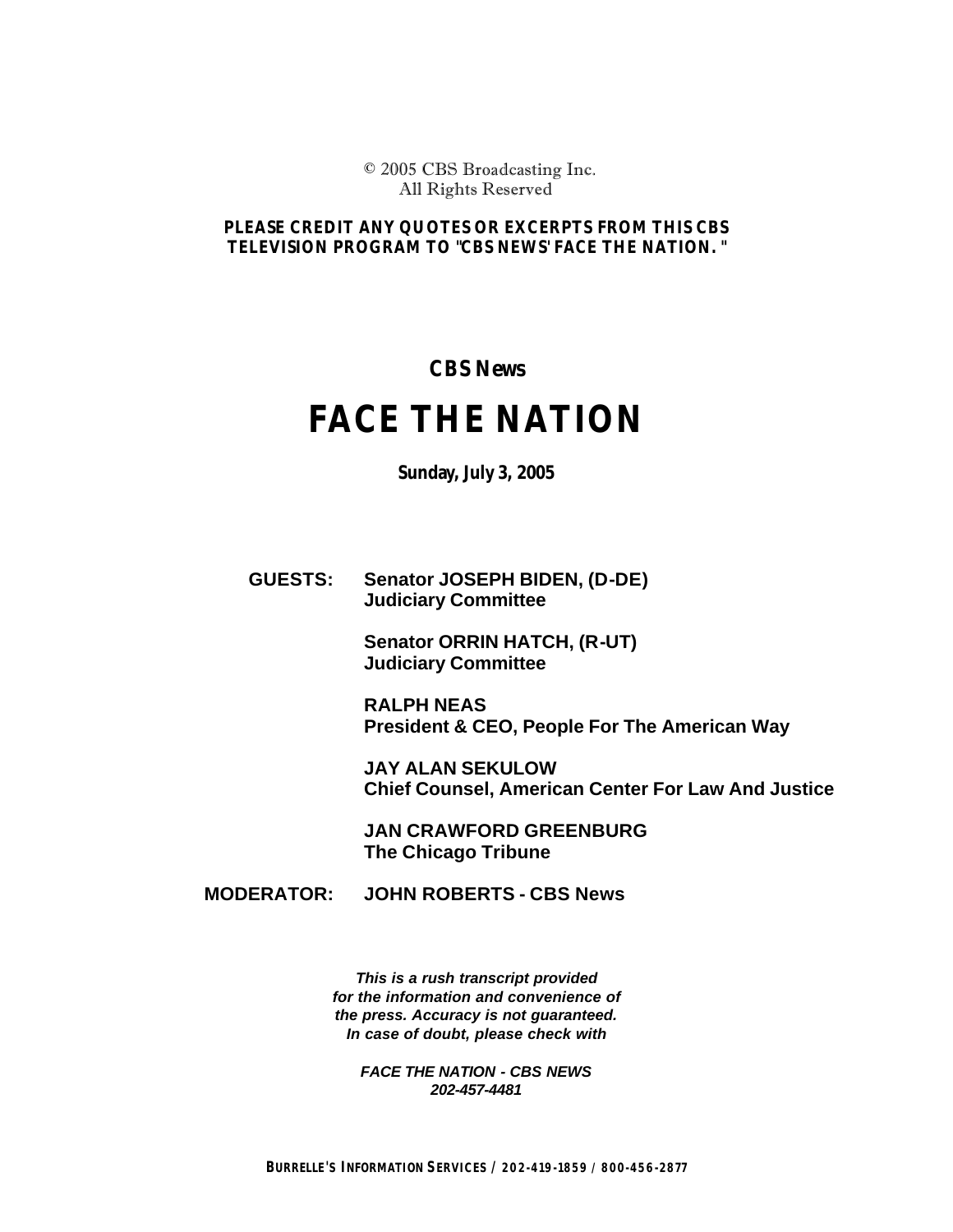JOHN ROBERTS, host:

Today on FACE THE NATION, a vacancy on the Supreme Court of the United States. After almost a quarter century as the centrist swing vote in the high court, Justice Sandra Day O'Connor announced her retirement on Friday. What impact will her departure have on a country that's already sharply divided over issues such as abortion, gay rights and religious freedom? Who should the president nominate and how contentious will the confirmation fight be? We'll ask two key members of the Senate Judiciary Committee, Joseph Biden of Delaware and Orrin Hatch of Utah. Then we'll talk with Ralph Neas, head of People for the American Way and Jay Sekulow, Council for the American Center for Law and Justice, about what's at stake and how activists on the left and right are bracing for the battle ahead. Jan Crawford Greenburg of the Chicago Tribune joins in the questioning. The future of the Supreme Court on FACE THE NATION.

Announcer: FACE THE NATION with chief Washington correspondent Bob Schieffer. And now from Washington, substituting for Bob Schieffer, CBS News correspondent John Roberts.

ROBERTS: And good morning to you and a happy Fourth of July weekend.

We've got a lot to talk about, so let's get right to it. With us now from Wilmington, Delaware, Senator Joe Biden and from Salt Lake City Senator Orrin Hatch, both of the Senate Judiciary Committee, and joining in the questioning this morning Jan Crawford Greenburg of the Chicago Tribune.

Good morning to you all and thanks for being with us.

Senator ORRIN HATCH (Republican, Utah; Judiciary Committee): Good morning.

ROBERTS: Senator Hatch, let's start with you. When do you think the president is going to make the announcement? Have you spoken to him about this at all and what timing works best for you?

Sen. HATCH: Well, I chatted with the White House for about an hour just yesterday and I suspect that when he gets back from the G8 conference he'll probably make this decision within maybe even the same day or within a day or two I would think he would probably make this nomination, but they are trying to consult with various senators and we'll see where that goes.

ROBERTS: How long do you need to get this nomination into the committee and to a vote?

Sen. HATCH: Well, the average during the Clinton years was 58 days. In other words, you'd have a hearing within about 32 days, and then by the 58th, you would make it. The average over the past 30 years as been as long as 72 days.

ROBERTS: One of the big issues that people are considering is this idea of consultation. Back in 1993, President Clinton came to you, Senator Hatch, and he said here's who I'm thinking about, Bruce Babbitt, as a member of the Supreme Court and you said, `Well, no, why don't you consider Stephen Breyer or Ruth Ginsburg.' One of them he had considered. Ginsburg he hadn't. Not only did he consider them, but he ended up nominating both of them. What degree of consultation do you think President Bush should engage in with the opposition?

Sen. HATCH: Well, I think he'll do at least that. I mean, basically I didn't tell the president what to do and he basically said I'm interested in these people and Bruce Babbitt was at the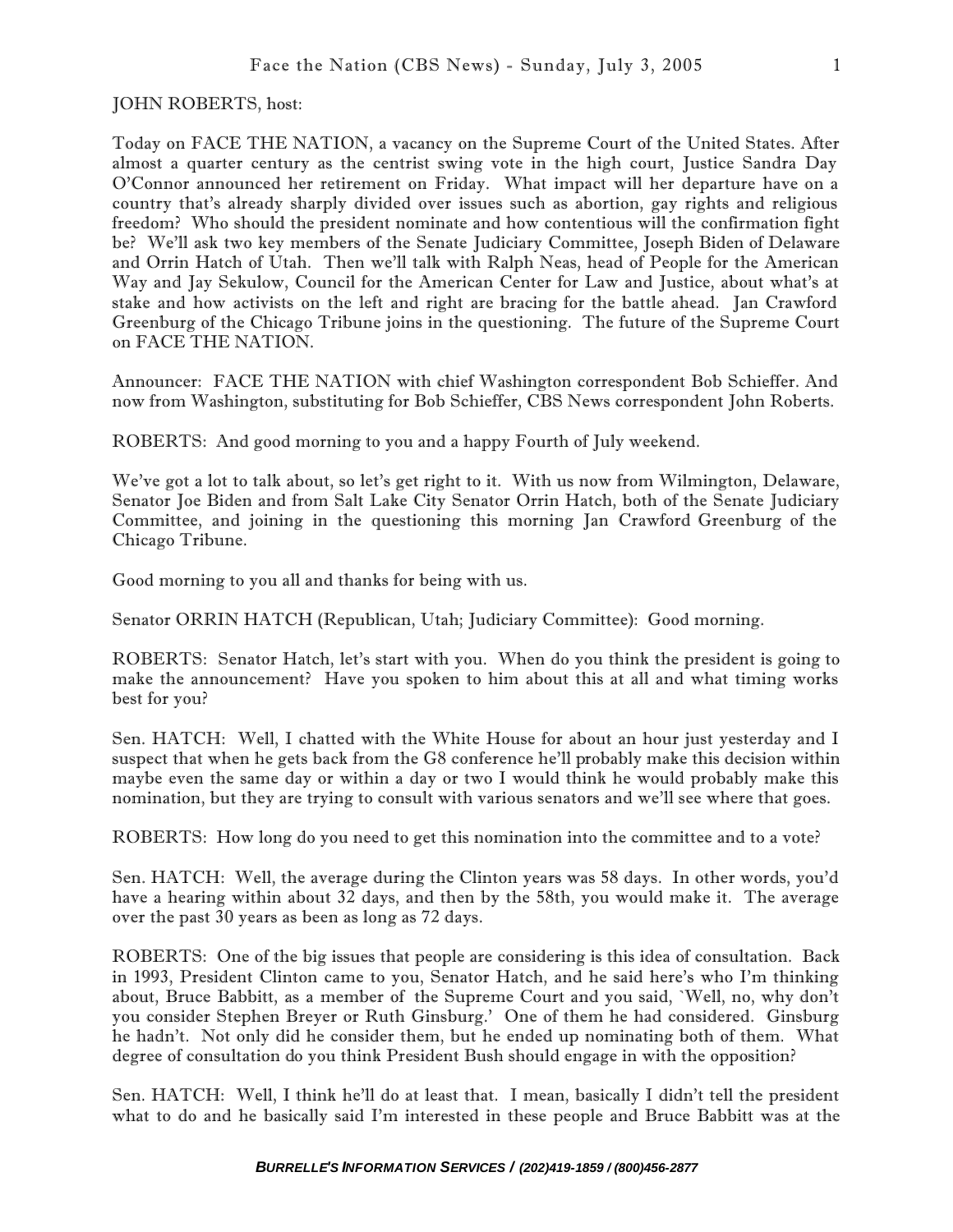head. And I just said, `Well, you know, he may very well make it,' and, you know, I even indicated I would support him because he is president, and then I mentioned these other two at the time and he knew a little bit about Breyer but he didn't know anything about Ruth Bader Ginsburg. But I would think the president is going to do consultation, but let's understand something. The Constitution does not require consultation. It's a courtesy that has only in recent presidencies been extended to any real extent, but the courtesy comes both ways. In other words, senators have to understand that it's the president's right to pick whoever the nominee is and it's our right to advise and consent which means a vote up and down.

Ms. JAN CRAWFORD GREENBURG (Chicago Tribune): Senator Biden, if I could go to you. You have said that you hope that President Bush would nominate someone in the mold of Justice O'Connor. Would you like to see him nominate a woman, someone who is considered to be a moderate conservative? What do you mean by that?

Senator JOSEPH BIDEN (Democrat, Delaware; Judiciary Committee): Well, I think it'd be nice to see him nominate a woman, not number one. Number two, you know, we kind of had a re-defination of conservative. Conservative today means an ideologue and that's not what conservative meant in the past. An activist is what they mean by conservative now. This has been the most activist court in history, overruling seven major national pieces of legislation by a Congress signed by a president. So I'd like to see someone like Ginsburg, like Powell, a mainstream conservative.

Ms. GREENBURG: Would you be more willing to accept a stronger conservative to replace the conservative chief than you would to replace the more moderate Justice O'Connor if the chief announces his retirement?

Sen. BIDEN: The United States Senate--I suffer from teaching constitutional law, so I apologize if I get a little turgid. I'll try not to. The bottom line is that whenever there has been a balance in the court that would change with the replacement of a nominee, the nominee has been more closely looked at relating to that balance. And so obviously replacing Rehnquist with another Rehnquist would not alter the balance of the court. Replacing O'Connor with another O'Connor would not change it, but replacing an O'Connor with a Rehnquist, that would change it. So it does come closer into play than it ordinarily would.

Ms. GREENBURG: Can I go to Senator Hatch on that? Senator Hatch, obviously the short list that people are talking about now to replace Justice O'Connor are a little different than some of the names that we've seen to replace the more conservative chief if he were to retire. Is that the way it should be? Should the president think about the ideology or the philosophy of the justice that's retiring when he's making the nomination?

Sen. HATCH: Well, the president ran on the concept that he was going to--if he was reelected, he was going to appoint a conservative or conservatives to the court. Now he has said he will appoint mainstream conservatives who are strong, good people. And if you look at the plethora of names that have been--that have come up, you can't find one of those people who is not really an excellent lawyer; in most cases, an excellent judge, some with limited experience so far, but who really would do a very good job on the courts. So, you know, who knows what a person's going to be.

I think Sandra Day O'Connor was an excellent justice. I didn't agree with her on everything, neither did Joe Biden, but the fact of the matter is, that she was a decent, honorable person of integrity, intelligence, works hard to do what was right on the court, and that's all you can ask for. And I suspect whoever the president picks, if it's a very strong conservative, will do the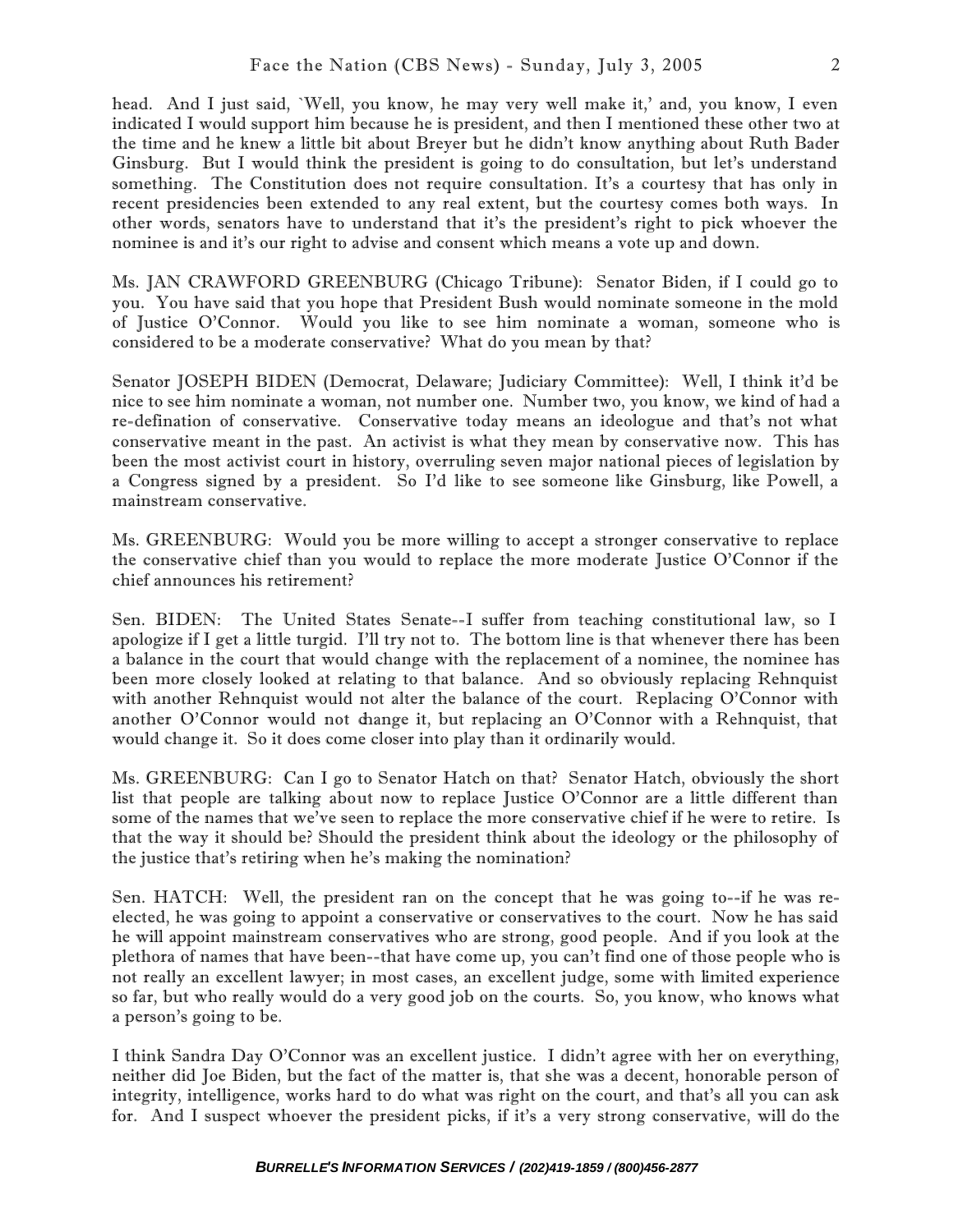same, because the people I've seen are honest people of integrity, ability and capacity; and the people that are mentioned in the press today.

ROBERTS: Well, Senator Hatch, it's interesting to note that, in terms of people being mentioned in the press today, that the first shot against a potential nominee comes not from the left but from the right; conservatives saying that Alberto Gonzales, the attorney general, close friend of the president, is unacceptable. He doesn't have the conservative credentials to do it. What are your views of Gonzales? Would he be acceptable to you?

Sen. HATCH: Well, it's not my job to pick the nominee, but let me just say this. I think that's pure bunk. Gonzales is a terrific human being, a good lawyer, a person who has more than shown that he's a good human being and a person who could handle the job. If the president chooses Alberto Gonzales, I think Alberto Gonzales will do the job, do it well. And I think we would all feel pretty good about it. But some of the right-wing groups, of course, are trying to push the president into getting the most conservative person that they can get. And they don't consider Judge Gonzales to be as conservative as some of the others. But I can tell you, he's a person of integrity and a person of ability, a person with good temper--you know, temperance. You know, he's a very fine man. And if he gets picked, I'm certainly going to support him.

ROBERTS: Senator Biden, if the name Alberto Gonzales comes before you, could you support him?

Sen. BIDEN: I sure could look closely at him. I mean, my view is that I'd have to know more about what he thinks about the real big issues like the takings clause of the Fifth Amendment, the non-delegation document, things that will alter the way in which we look at the Constitution and I'd like to know what that is. But, you know, the last thing we need in this country is more ideological purity. My Lord, this is a chance for the president to resurrect his second term here. This is a chance for him to get back on his game. And for him to go and pick some pure ideologue--does anybody in America think we need in this diverse country more pure ideologues on the United States Supreme Court? I just think--I'm confident that he understands that. I don't know whether he'll be able to resist the pressure from the hard right but I sure hope he does for the country's sake and, quite frankly, his second term.

Ms. GREENBURG: Senator Biden, this is obviously a court that has refused to overturn Roe vs. Wade, the landmark decision that said a woman has a constitutional right to an abortion. Three justices on the court now would vote to overturn that decision. Is that a defining issue for you? Do you plan to aggressively question the nominee on his or her views about that decision and how they would rule on it?

Sen. BIDEN: No.

Ms. GREENBURG: It is not?

Sen. BIDEN: It is not.

Ms. GREENBURG: Why not? I mean, do you feel that Roe vs. Wade--is that a settled law? It's safe, you believe? That...

Sen. BIDEN: No, I just think--in my view, I don't think we should be talking about specific outcome of specific cases. I think it is important that we know what methodology a justice will use. For example, what does the liberty clause of the 14th Amendment mean to the justice and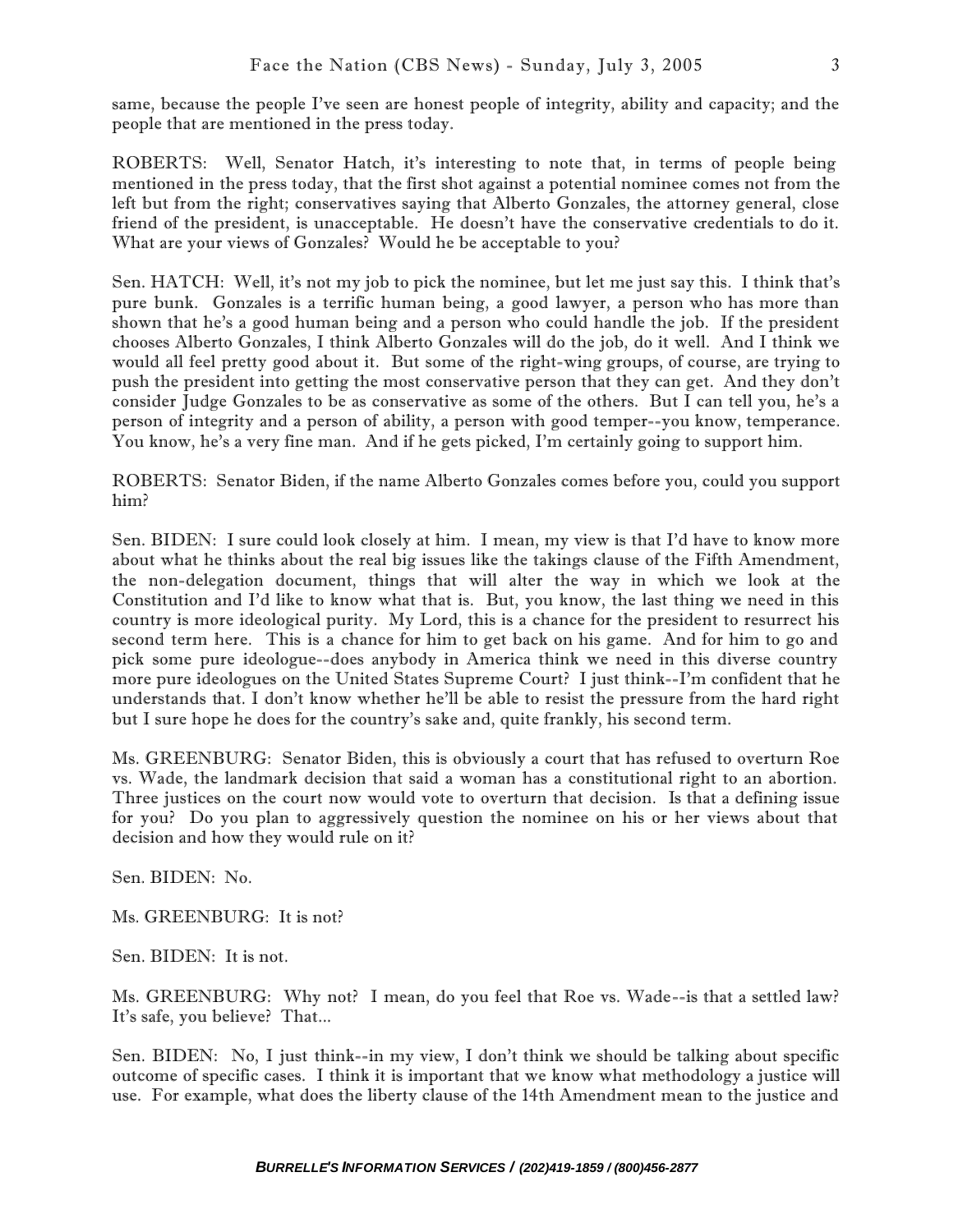But I think once we get into determining how you will set up a litmus test on how you'll vote on every single disputed issue out there, I think we do begin to go around the fringes of the--I think the two most important things that a justice has to possess and that is the independence and someone who does not come with a brief to the court. So I think looking at the methodology.

And I--for example, if the next justice concludes, as some very ideological, right-wing judges do believe that, for example, the takings clause of the Fifth Amendment means that you no longer have the ability through zoning laws to keep pornography shops from being placed next to schools because it violates the right of someone's property rights, then I think we should change 200 years of reading. That's when many of the conservatives are arguing. They wouldn't be arguing for pornography but that's an example of what could happen. That's much, much, much, much more important to me.

ROBERTS: Well, Senator Biden, on the abortion issue what has changed for you, then, since the days of the Clarence Thomas hearings when you were accused...

Sen. BIDEN: Not a thing.

ROBERTS: ...of badgering the witness over his--asking him about his views on abortion?

Sen. BIDEN: That is not true. No one ever said that. You're the first person in American history that said that. I've never asked the question about abortion. I've never asked him about that. I asked his--him questions on esoteric things that now turned out to be dispositive. What's his view on natural law? He wrote about that. How did he arrive at decisions relating to personal rights as well as property rights? That's what I asked him, Bob. I never once asked the question about a specific issue, particularly abortion.

ROBERTS: Senator Hatch, we talk about the potential of a nuclear option here, a ban against filibuster should the Democrats decide to engage in one. Do you believe that whomever President Bush nominates, they deserve an up or down vote?

Sen. HATCH: No question about it. For the whole history of this country, they've always had an up or down vote. We've never had a leader-led partisan filibuster against any Supreme Court nominee. In fact the system has worked so well that--and by the way I want to pay tribute to Joe Biden. During the Clarence Thomas hearings, he conducted reasonable and good hearings. He was fair and he did a very good job as chairman of the committee and I just want to compliment him.

But let's just be honest about it. We were able to put Thomas out of the committee with a- without recommendation, because we recognized that the president and his nominee deserve a vote up and down. That's what advice and consent means. We also at one time put Bob Bork out with a negative recommendation, because everybody on the committee knew that the process was for the president's nominee to have the consent or not consent. In the Bork issue we did not--I did, but the Senate did not consent to his nomination. In the case of Clarence Thomas the Senate did pass Thomas by a very close vote.

Ms. GREENBURG: Senator Hatch, if I could just--but has the atmosphere changed so much now?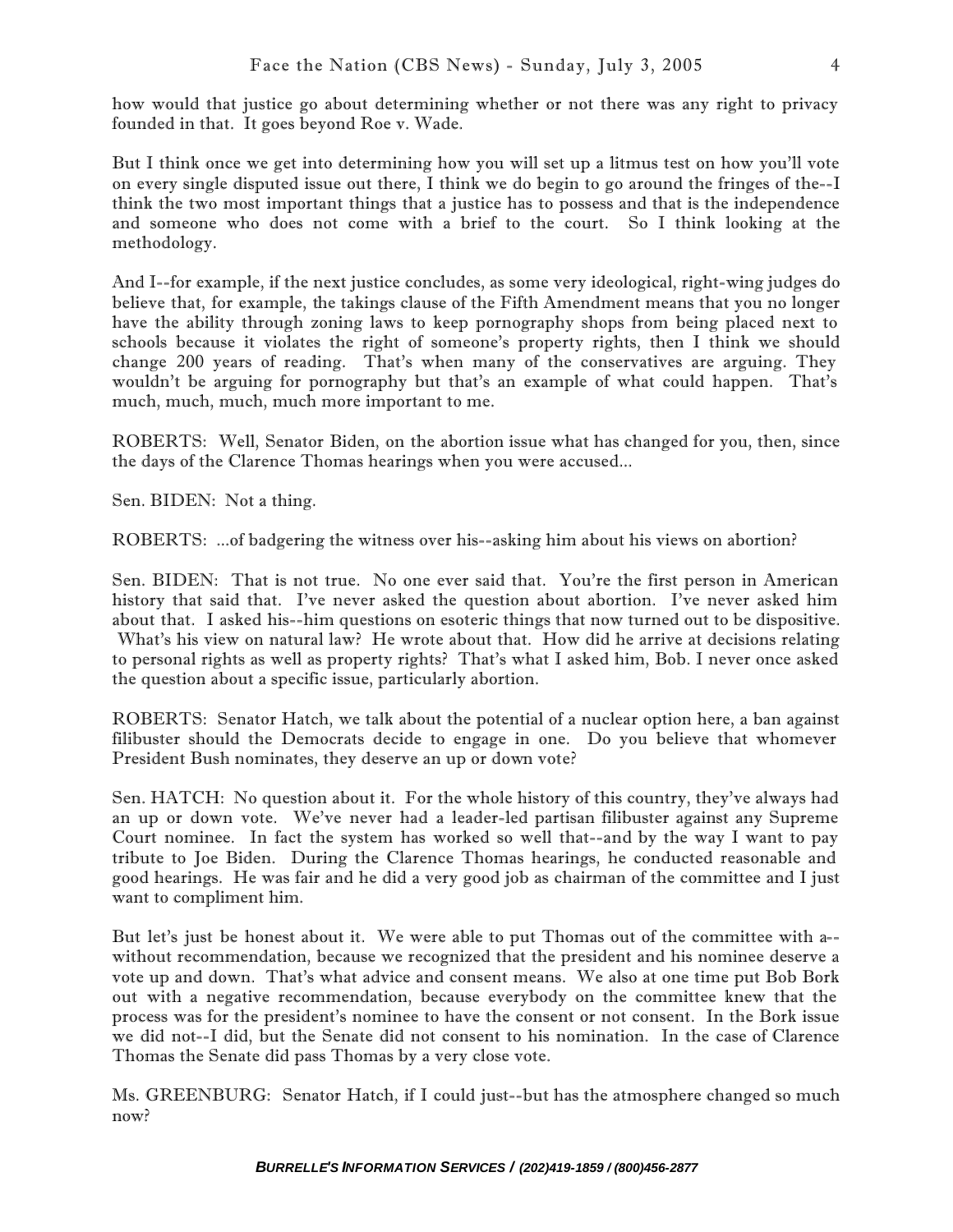Sen. HATCH: Oh, yeah.

Ms. GREENBURG: Could you see--would Justice Thomas be targeted by a filibuster if he were up for nomination today for that same seat?

Sen. HATCH: Well, I hope not. I have to say, I don't think the American people are going to put up with a filibuster against a Supreme Court judicial nominee. I think that if some of the Democrats advocate that, I think they're going to really hurt their party very badly. I think they realize--and look, as I look at every name that has been mentioned in the press so far, I can't name any of those that you would call an ideologue, or a right-wing ideologue. They are conservative, they are very decent people. They're all skilled in the law. They all have good temperament. They all have integrity. So you know, I just don't see any reason at all for even considering a filibuster, and I don't think my colleagues on the other side will do so.

Ms. GREENBURG: Well, can we ask? Let's ask Senator Biden.

ROBERTS: Yeah, let's find out.

Senator Biden, are there any circumstances...

Sen. BIDEN: Sure.

ROBERTS: ...under which would justify a Democratic filibuster of a nominee?

Sen. BIDEN: Yes, there are. But let me set the record straight on two things. One, Abe Fortas was filibustered and killed by a Republican-led United States Congress. He was...

Sen. HATCH: But not by a partisan Congress.

Sen. BIDEN: He was filibustered.

Sen. HATCH: Not by a partisan Senate, Joe.

Sen. BIDEN: Well...

Sen. HATCH: It was equally...

Sen. BIDEN: By Repub...

Sen. HATCH: It was bipartisan.

Sen. BIDEN: Well, the bottom line was Southern conservatives and conservative Republicans filibustered and killed him. And by the way, I was chairman at the time of Bork and Thomas, and it is true I did allow both to go out without recommendation. I could not--I could have stopped each of them from getting a vote in the full Senate. But it didn't--I didn't let them out because I believed that a filibuster was wrong. I let them out because I believe the Constitution says the Senate--the Senate--must decide whether or not to let a vote occur, not a committee.

Sen. HATCH: That's right.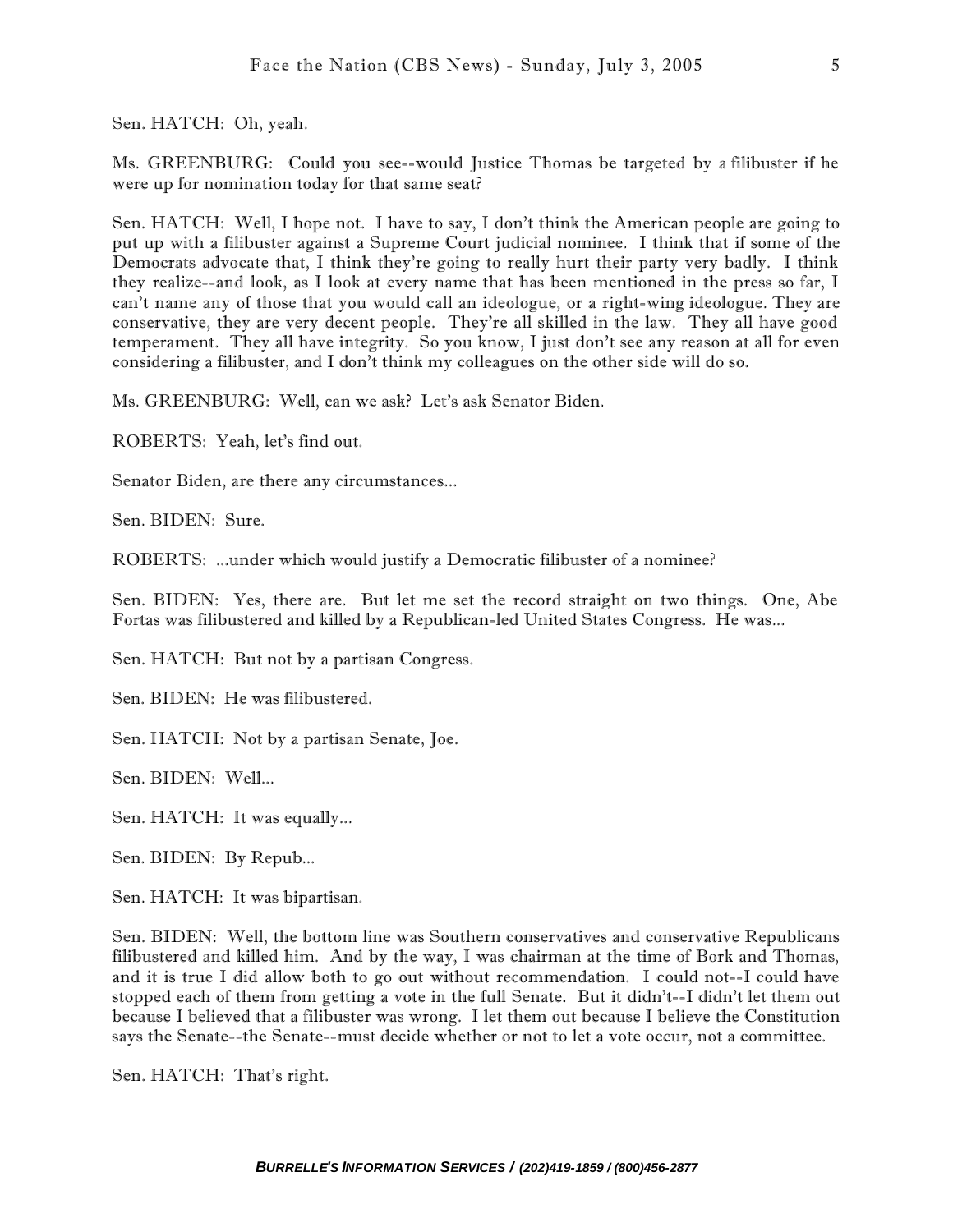Sen. BIDEN: And so I did not want to limit it to the committee but I did--that did not mean that if you let it out of committee that you weren't eligible to filibuster it. And--but I have no intention of filibustering, but he--it depends on who the president sends. But I could see a circumstance--for example, if he sent up Edith Jones I can assure you that would be a very, very, very difficult fight and she probably would be filibustered.

Ms. GREENBURG: What about...

ROBERTS: Well, what...

Ms. GREENBURG: ...Janice Rogers Brown, someone else?

Sen. BIDEN: Excuse me. I'm not--by the way, I misspoke. I misspoke. Janice Rogers Brown is what I meant to say.

Ms. GREENBURG: Oh, OK.

Sen. BIDEN: I misspoke. Thank you for saying that.

ROBERTS: But wasn't she just...

Sen. BIDEN: Janice Rogers Brown ...(unintelligible).

ROBERTS: Wasn't she just confirmed, though? How do you invoke the...

Sen. BIDEN: Yes.

ROBERTS: ...extraordinary circumstances clause of the agreement of the Gang of 14 for somebody...

Sen. BIDEN: I'll tell you why.

ROBERTS: ...who's just been confirmed?

Sen. BIDEN: Because a circuit court a judge is bound by star decisis. They don't get to make new law. They have to abide by the--for example, she could not, in the...

ROBERTS: So what you're saying is the Supreme Court's different than the appellate...

Sen. BIDEN: Different ball game.

ROBERTS: Right. OK.

Sen. BIDEN: Totally different ball game.

Ms. GREENBURG: And is a filibuster...

Sen. BIDEN: Totally different ball game.

Ms. GREENBURG: Is a filibuster, would you say, more likely to replace Justice O'Connor than if the president is replacing a more conservative like the chief justice?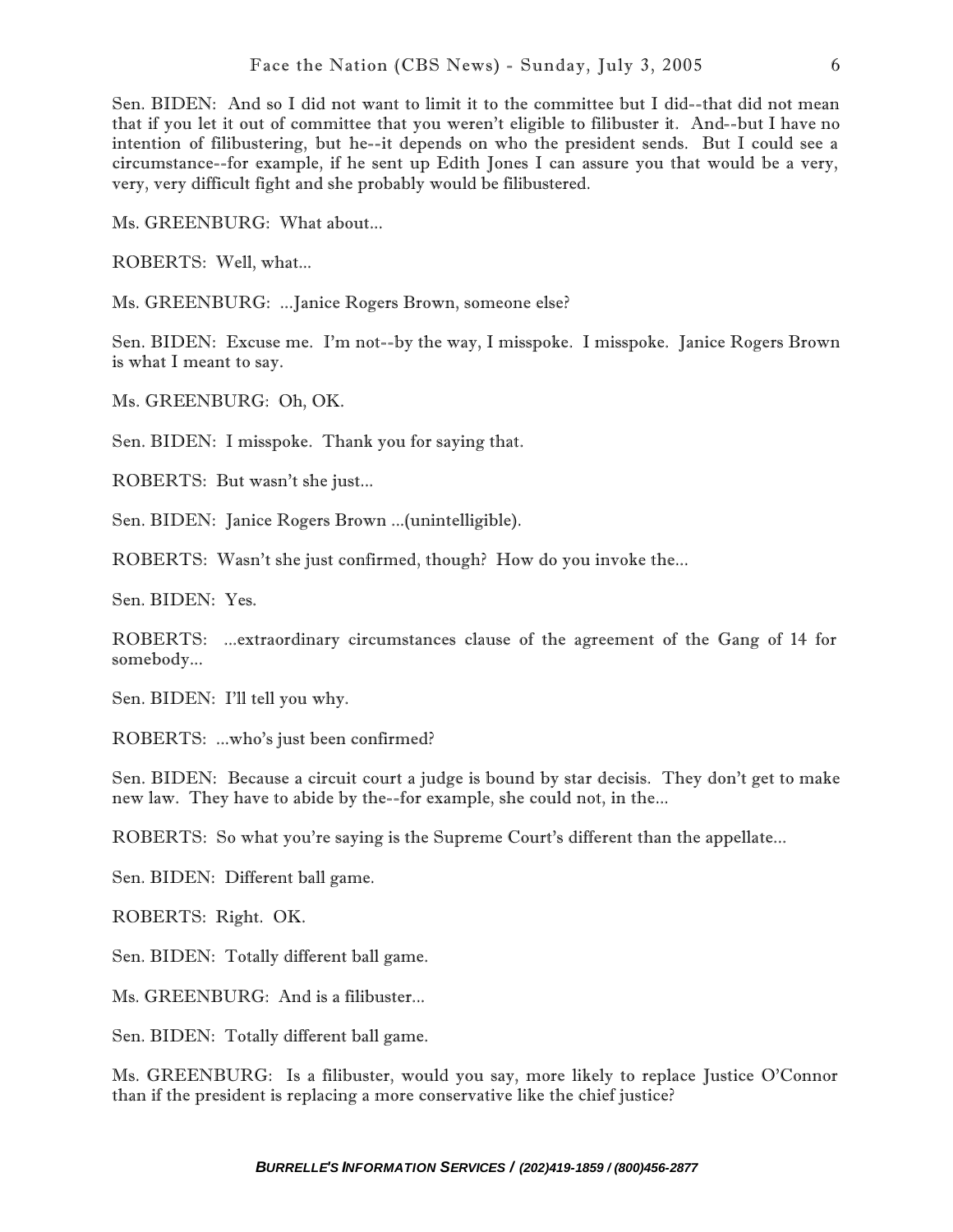Sen. BIDEN: Well, I--probably. But look, I don't know anybody talking about a filibuster right now. All I was responding to was would it be appropriate...

ROBERTS: OK.

Sen. BIDEN: ...to filibuster under any circumstances?

ROBERTS: All right.

Sen. BIDEN: The answer is it is appropriate under some cir--and by the way, one in every five justices nominated by a president of the United States since 1789 has been rejected by the United States Senate--one in five.

ROBERTS: All right. Well, listen, folks, we're out of time. Thanks very much for joining us. Really appreciate it.

Sen. BIDEN: Thanks a lot.

ROBERTS: Senator Joe Biden from Delaware, Senator Orrin Hatch from Utah, a lot of interesting times ahead.

When we come back, we're going to talk with two judicial activists who will be key players in the upcoming battle over the court nominee.

(Announcements)

ROBERTS: And we're back.

Joining us now is Ralph Neas, head of the liberal group People for the American Way, and Jay Sekulow, one of the president's key advisers on choosing a nominee. He's also chief counsel for the conservative American Center for Law and Justice.

So I think what the American people want to know, gentlemen, this morning is what kind of battle are we about to see in a nation that is already deeply divided?

Mr. RALPH NEAS (People for the American Way): I hope and pray, John, that there's not going to be a battle. We don't want a battle. We have been advising Republican senators and Democratic senators and the president to consult. Let's get a bipartisan consensus nominee, someone who can bring the country together. We don't need any more polarization. We're at war in Iraq. We have a war on terror. We've got economic challenges at home. Let's have a unity candidate that all Americans can support.

## ROBERTS: Well...

Mr. JAY ALAN SEKULOW (American Center for Law and Justice): You know, a justice isn't running for the Supreme Court. You don't run for the Supreme Court. This idea of a consensus candidate, while it may sound laudable and within the American ideals, that's not the way the Constitution's set up. And I think one thing that has to be clear here is the president ran--when he was running for president during the re-election, he ran with the concept that he is going to appoint, as he has for the Court of Appeals, conservative judges that are going to not legislate from the bench, that are going to interpret the Constitution. So this idea that we've got to have a consensus candidate, I think, is ridiculous. The president has the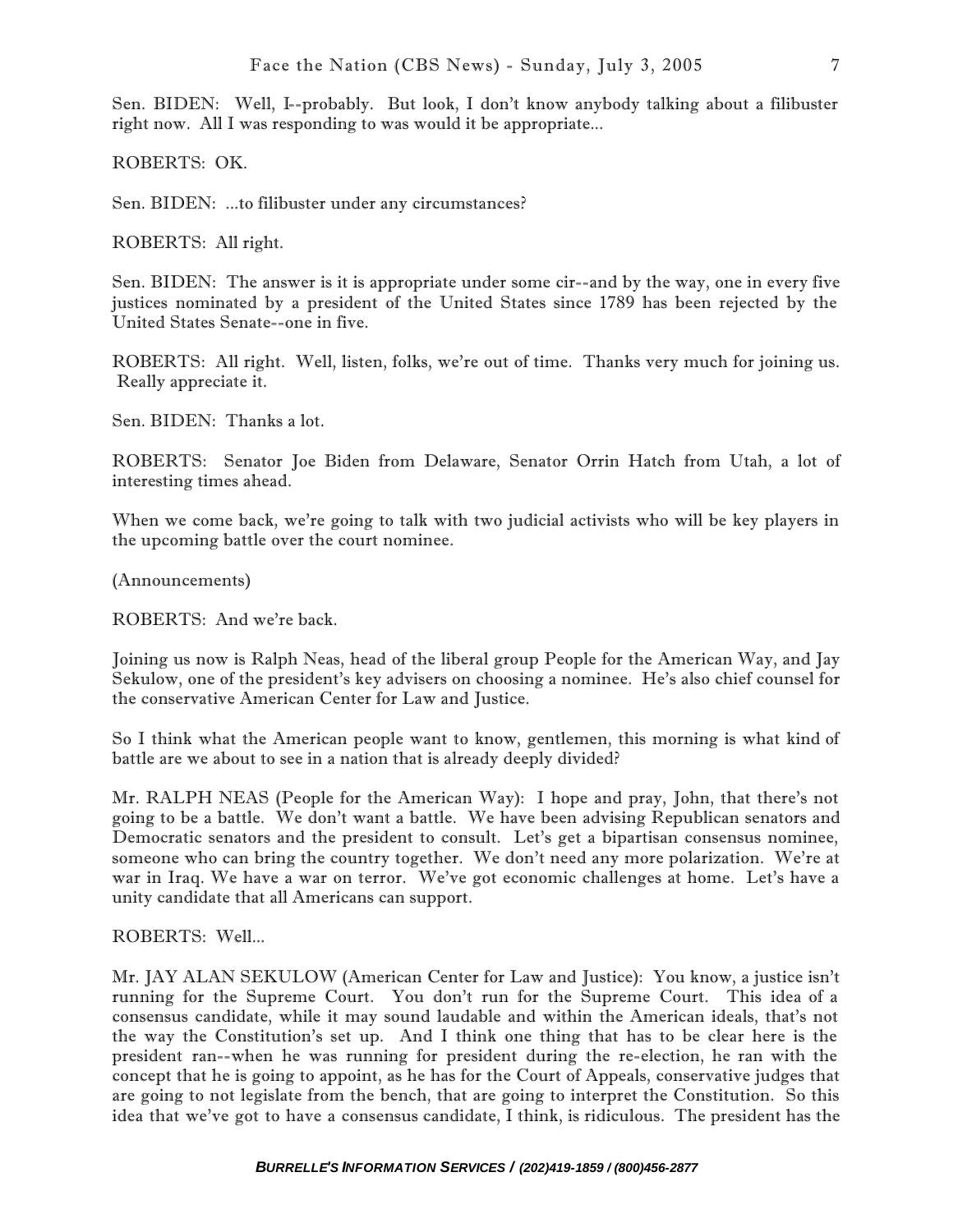authority. The Senate can say yes or no. Hopefully it'll go through an orderly process. I think Ralph and I both hope for that. But this idea that the president has to come up with a consensus candidate with the Senate is just wrong.

Ms. GREENBURG: Jay, one thing that's come out already today--some groups on the right are saying that they would oppose Attorney General Alberto Gonzales if he were to be nominated to the Supreme Court, becoming the first Hispanic on the Supreme Court. What are your views on that?

Mr. SEKULOW: Well, there is concern on the right, there's no doubt about it. There's not a lot of enthusiasm. You've seen the articles; you've written about it. I think the concern is especially that, in the context of what's upcoming to the Supreme Court of the United States- you know, it's interesting; we have the vacancy of Justice O'Connor, and at the same time the court is taking one major life case involving parental notification. Alberto Gonzales, when he was a judge in the Texas Supreme Court, dealt with that issue, came out on the other side of it than where the conservative groups are. So there's some concern.

There's also the issue of--he's the attorney general of the United States. He's doing a fantastic job, by the way. He was a great White House counsel, too. You're in the middle of a war on terror, as we were just talking--Ralph was just talking about, and the idea that we're going to switch the attorney general out in the middle of that I find to be timing not particularly great, but look, it's the president's call. But there's concern on the right; there's no doubt about it.

ROBERTS: Well, you've been consulting with the White House, Jay. What's the president's thinking on all of this?

Mr. SEKULOW: Well, you know, look, only the president knows what his actual thinking is. I don't even think the advisers to the president know. The president has said--and I trust him- -that he's going to appoint a nominee that is conservative in their judicial philosophy, that is going to not legislate from the bench, that's going to stick with the kind of nominees we've seen for the Court of Appeals. I don't think it's going to be any different for the Supreme Court of the United States.

ROBERTS: So that would suggest then a conservative replacing Sandra Day O'Connor...

Mr. SEKULOW: That's right.

ROBERTS: ...and, Ralph, what does that do from your side of the fence? Do you unleash those millions of dollars that you have pent up in a campaign against a conservative candidate?

Mr. NEAS: We hope there's not going to be a fight. If the president picks a fight, we're going to respond and, of course, fight strongly in a right-wing ideologue.

ROBERTS: But how would you respond?

Mr. NEAS: Listen, I think we can get someone in the mold of Sandra Day O'Connor. What we need is Sandra Day O'Connor's America. She's been the fifth vote on two dozen decisions to protect clean air and clean water, protect privacy, protect a woman's right to choose and reproductive health.

Mr. SEKULOW: But, Ralph...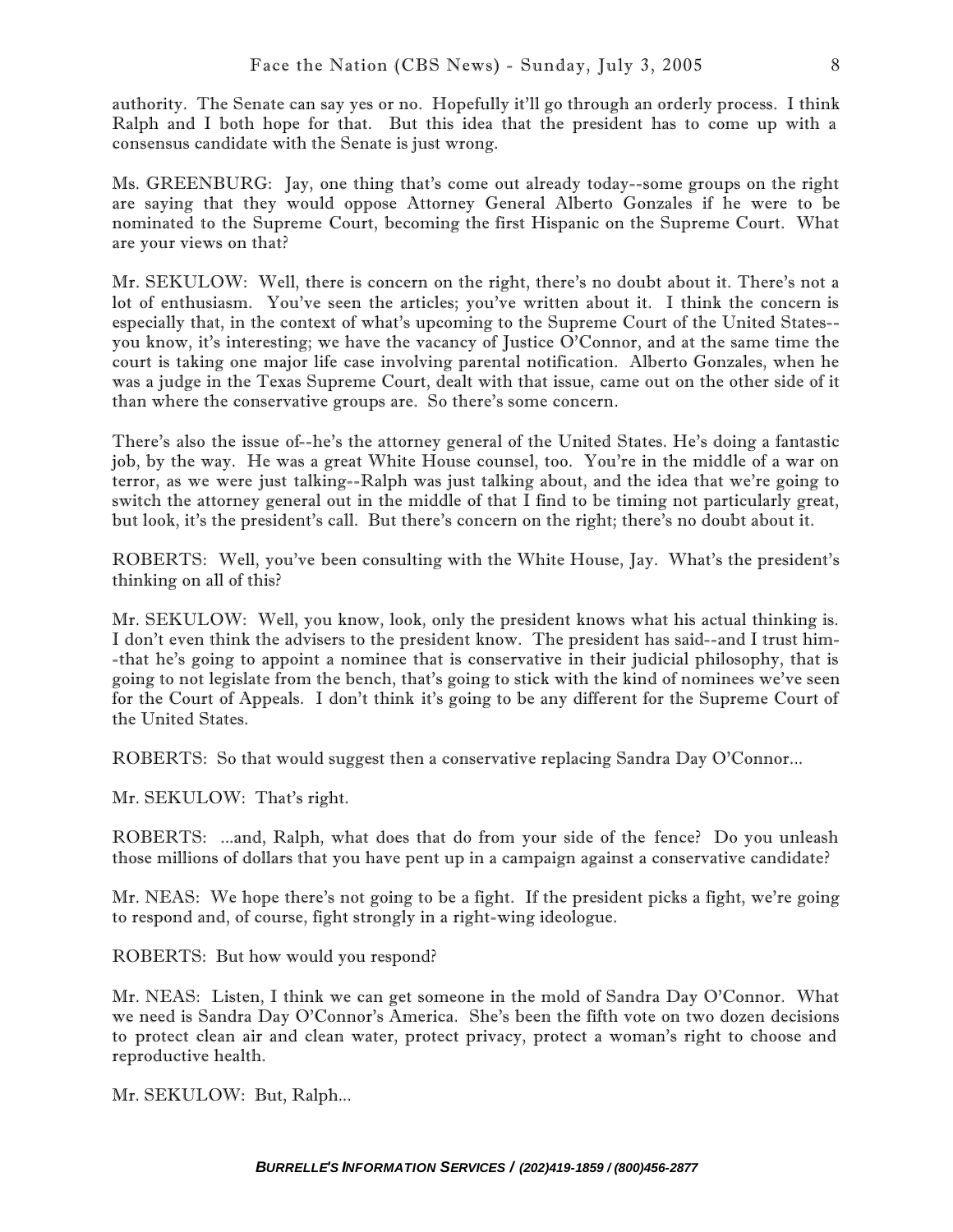Mr. NEAS: We want a consensus here. If it's someone...

Mr. SEKULOW: ...the Constitution doesn't say...

Mr. NEAS: Let me finish, Jay.

Mr. SEKULOW: ...a consensus, Ralph.

Mr. NEAS: Let me answer the question please. If there is a right-wing ideologue replacing a mainstream conservative like Sandra Day O'Connor, it would be a constitutional catastrophe. Dozens of Supreme Court decisions would be...

ROBERTS: What would you do if there is?

Mr. NEAS: If there is? We'll work with our 750,000 members and activists. We'll oppose such a nomination. We'll work with all of our progressive colleagues all across the country and make sure that we have a national public discussion. Let's engage the entire country.

Ms. GREENBURG: Let...

Mr. NEAS: There's so much at stake, not so much for us but for our kids and our grandchildren.

Mr. SEKULOW: I don't understand this stuff here, though.

Mr. NEAS: It's the next 30 years.

Mr. SEKULOW: John and Jan, I don't understand this idea, Ralph, that the president now has to shift the type of nominee he wants to put forward for the Supreme Court simply because Justice O'Connor has resigned. And by the way, I find it fascinating--and I like Justice O'Connor. She's ruled with me more times she's ruled against me in cases I've had up there, but it's fascinating to me that when Justice O'Connor was the fifth vote also in Bush vs. Gore, everybody was castigating her. And now all of a sudden, she's being held up as the model justice. Now I like Justice O'Connor personally. I've agreed with some of her decisions, disagreed with others, but the president gets the authority to nominate a conservative judge just as he ran. I don't expect that to be any different which means I think there will be a little engagement here.

Ms. GREENBURG: Would you be--are you going to more closely scrutinize and fight against a solid conservative to replace Justice O'Connor or would you give the president more of a pass if he nominates a solid conservative to replace the more solid conservative chief justice when he retires?

Mr. NEAS: Jan, we've got to put on the table here that over the last 200 years more than 20 percent of the Supreme Court nominees have been rejected, 14 of them without a vote. So we take it case by case...

Mr. SEKULOW: It tells you what it's going to be.

Mr. NEAS: ...and we will look at Gonzales. We'll look at everybody very carefully before we make a decision, but the hearings are the most important part. All of the confirmations are decided by the Senate hearings. With all due respect to Jay and me, it's the Senate hearings